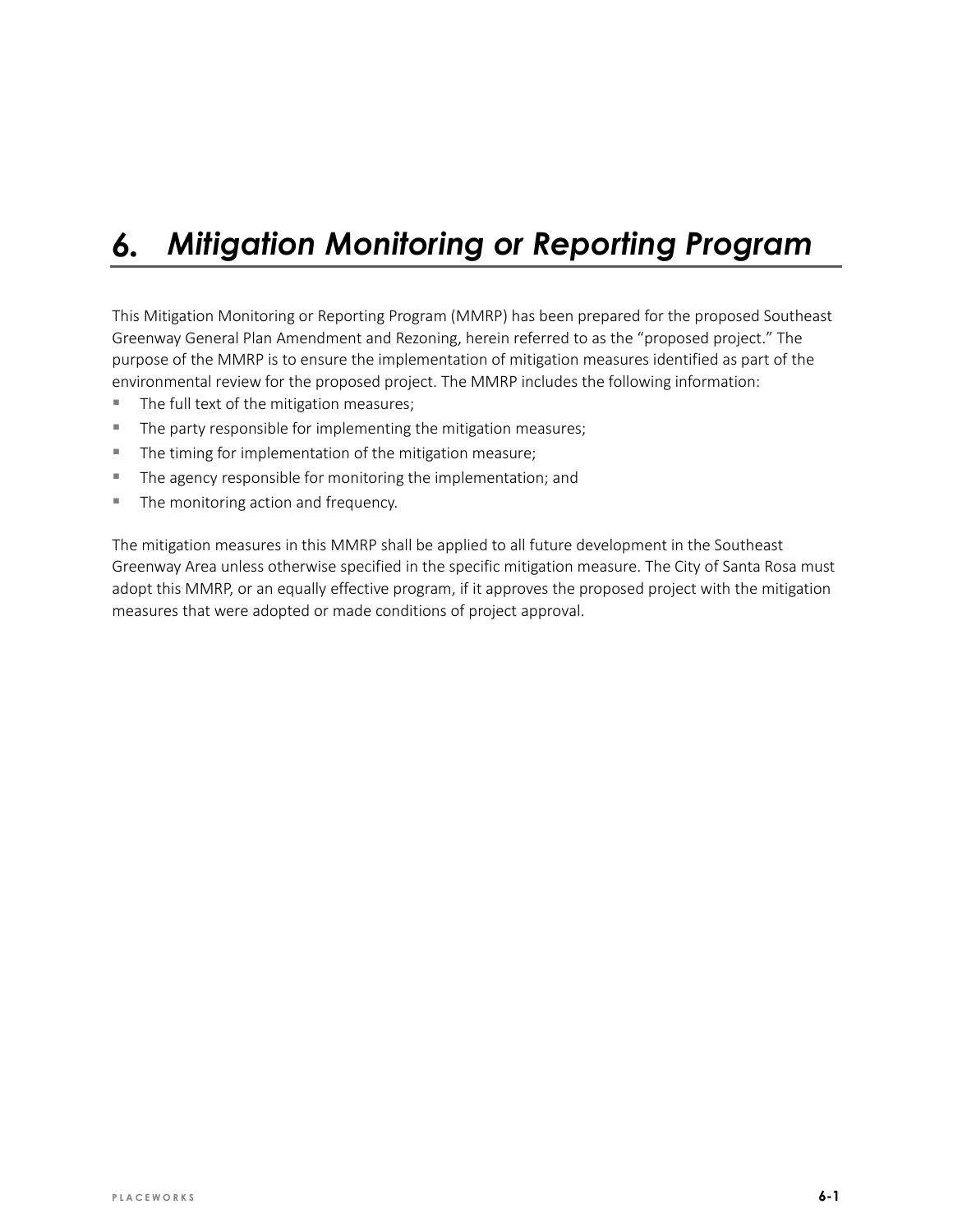| <b>Mitigation Measures</b>                                                                                                                                                                                                                                                                                                                                                                                                                                                                                                                                                                                                                                                                                                                                                                                                                                                                                                                                                                                                                                                                                                                                                                                                                                                                                                                                                                                                                                                                                                                                                                                                                                                                   | Party Responsible<br>for Implementation | Implementation<br>Timing                               | <b>Agency Responsible</b><br>for Monitoring         | Monitoring<br>Action              | Monitoring<br>Frequency                               |
|----------------------------------------------------------------------------------------------------------------------------------------------------------------------------------------------------------------------------------------------------------------------------------------------------------------------------------------------------------------------------------------------------------------------------------------------------------------------------------------------------------------------------------------------------------------------------------------------------------------------------------------------------------------------------------------------------------------------------------------------------------------------------------------------------------------------------------------------------------------------------------------------------------------------------------------------------------------------------------------------------------------------------------------------------------------------------------------------------------------------------------------------------------------------------------------------------------------------------------------------------------------------------------------------------------------------------------------------------------------------------------------------------------------------------------------------------------------------------------------------------------------------------------------------------------------------------------------------------------------------------------------------------------------------------------------------|-----------------------------------------|--------------------------------------------------------|-----------------------------------------------------|-----------------------------------|-------------------------------------------------------|
| <b>AIR QUALITY</b>                                                                                                                                                                                                                                                                                                                                                                                                                                                                                                                                                                                                                                                                                                                                                                                                                                                                                                                                                                                                                                                                                                                                                                                                                                                                                                                                                                                                                                                                                                                                                                                                                                                                           |                                         |                                                        |                                                     |                                   |                                                       |
| AQ-2, AQ-3, AQ-5, and AQ-6: Prior to issuance of construction permits,<br>development project applicants that are subject to CEQA and exceed the<br>screening sizes in the Bay Area Air Quality Management District's (BAAQMD)<br>CEQA Guidelines shall prepare and submit to the City of Santa Rosa a technical<br>assessment evaluating potential air quality impacts related to the project's<br>operation phase. The evaluation shall be prepared in conformance with the<br>BAAQMD methodology in assessing air quality impacts. If operation-related<br>criteria air pollutants are determined to have the potential to exceed the<br>BAAQMD thresholds of significance, as identified in BAAQMD's CEQA<br>Guidelines, the City of Santa Rosa shall require that applicants for new<br>development projects incorporate mitigation measures to reduce air pollutant<br>emissions during operation activities.                                                                                                                                                                                                                                                                                                                                                                                                                                                                                                                                                                                                                                                                                                                                                                          | City of Santa Rosa                      | Prior to Construction                                  | City of Santa Rosa<br>Department of<br>Public Works | Plan Review and<br>Approval       | During scheduled<br>construction site<br>inspections. |
| AQ-4, AQ-5, and AQ-6: Applicants for construction within 1,000 feet of<br>residential and other sensitive land use projects (e.g., hospitals, nursing<br>homes, day care centers) in the City of Santa Rosa, as measured from the<br>property line of the project to the property line of the source/edge of the<br>nearest travel lane, shall submit a health risk assessment (HRA) to the City of<br>Santa Rosa prior to future discretionary project approval. The HRA shall be<br>prepared in accordance with policies and procedures of the State Office of<br>Environmental Health Hazard Assessment (OEHHA) and the Bay Area Air<br>Quality Management District. The latest OEHHA guidelines shall be used for<br>the analysis, including age sensitivity factors, breathing rates, and body<br>weights appropriate for children ages 0 to 16 years. If the HRA shows that the<br>incremental cancer risk exceeds ten in one million (10E-06), PM <sub>2.5</sub><br>concentrations exceed 0.3 $\mu$ g/m <sup>3</sup> , or the appropriate noncancer hazard index<br>exceeds 1.0, the applicant will be required to identify and demonstrate that<br>mitigation measures are capable of reducing potential cancer and non-cancer<br>risks to an acceptable level (i.e., below ten in one million or a hazard index of<br>1.0), including appropriate enforcement mechanisms. Measures to reduce risk<br>may include, but are not limited to:<br>■ During construction, use of construction equipment fitted with Level 3<br>Diesel Particulate Filters (DPF) for all equipment of 50 horsepower or more.<br>Use of construction equipment fitted with Tier 3 engines for all equipment | City of Santa Rosa                      | Prior to future project City of Santa Rosa<br>approval | Department of<br>Public Works                       | <b>HRA Review and</b><br>Approval | Once                                                  |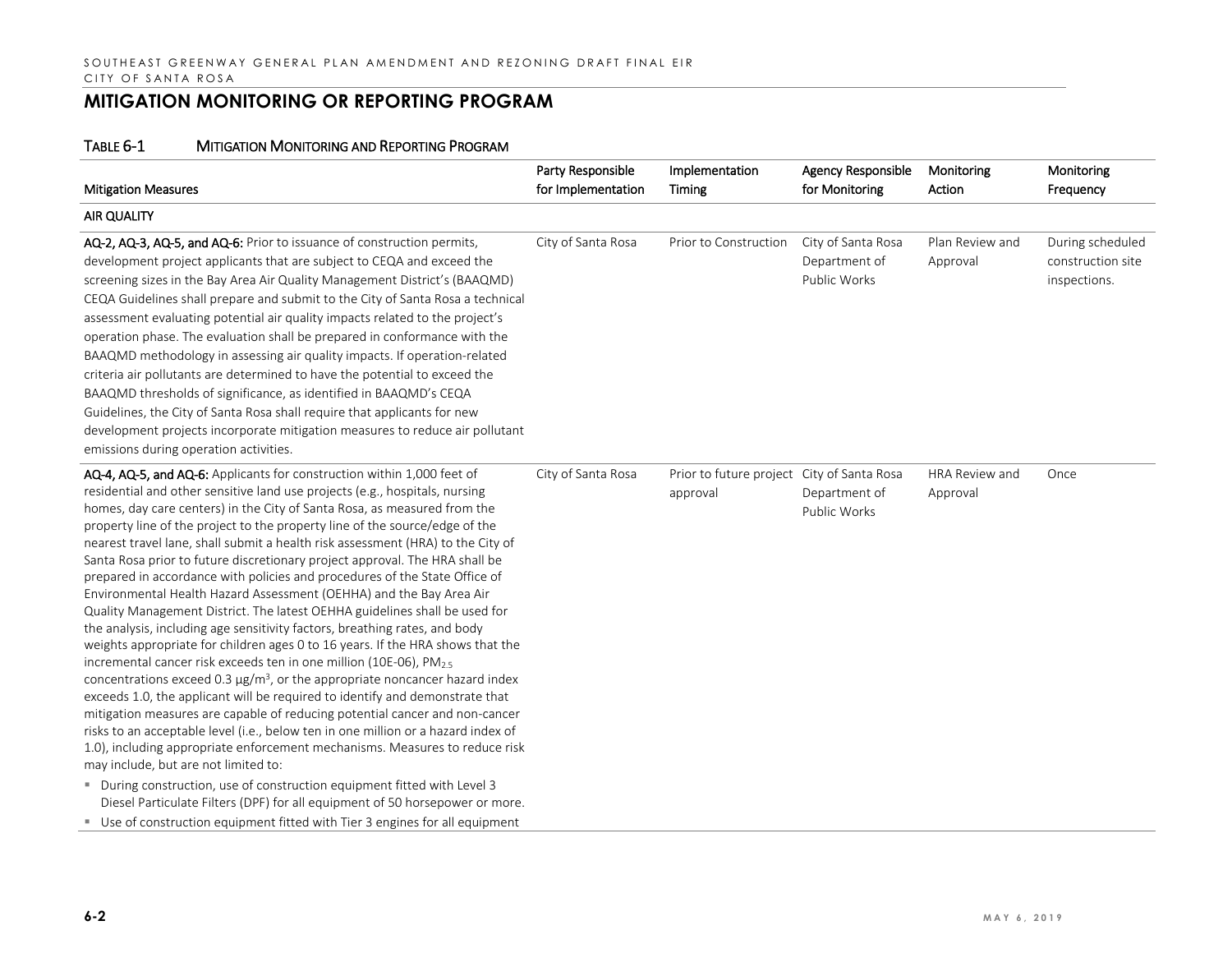| <b>Mitigation Measures</b>                                                                                                                                                                                                                                                                                                                                                                                                                                                                                                                                                                                                                                                                                                                                                                                                                                                                                                                                                                                                                                                                                                                                                   | Party Responsible<br>for Implementation | Implementation<br><b>Timing</b>                     | <b>Agency Responsible</b><br>for Monitoring | Monitoring<br>Action      | Monitoring<br>Frequency                              |
|------------------------------------------------------------------------------------------------------------------------------------------------------------------------------------------------------------------------------------------------------------------------------------------------------------------------------------------------------------------------------------------------------------------------------------------------------------------------------------------------------------------------------------------------------------------------------------------------------------------------------------------------------------------------------------------------------------------------------------------------------------------------------------------------------------------------------------------------------------------------------------------------------------------------------------------------------------------------------------------------------------------------------------------------------------------------------------------------------------------------------------------------------------------------------|-----------------------------------------|-----------------------------------------------------|---------------------------------------------|---------------------------|------------------------------------------------------|
| of 50 horsepower or more.<br>" Equipment shall be properly serviced and maintained in accordance with<br>manufacturer recommendations.<br>" The construction contractor shall ensure that all non-essential idling of<br>construction equipment is restricted to five minutes or less in compliance<br>with Section 2449 of the California Code of Regulations, Title 13, Article 4.8,<br>Chapter 9.<br>Measures identified in the HRA shall be included in the environmental<br>document and/or incorporated into the site development plan as a<br>component of the proposed project. Prior to issuance of any construction<br>permit, the construction contractor shall ensure that all construction plans<br>submitted to the City of Santa Rosa Planning Division and/or Building Division<br>clearly show incorporation of all applicable mitigation measures.                                                                                                                                                                                                                                                                                                         |                                         |                                                     |                                             |                           |                                                      |
| <b>BIOLOGICAL RESOURCES</b>                                                                                                                                                                                                                                                                                                                                                                                                                                                                                                                                                                                                                                                                                                                                                                                                                                                                                                                                                                                                                                                                                                                                                  |                                         |                                                     |                                             |                           |                                                      |
| BIO-1a: Ensure Avoidance of California Red-legged Frog. The following<br>measures shall be implemented in locations within 100 feet of any drainage or<br>seasonal wetland on the site to ensure avoidance of individual California red-<br>legged frog (CRLF) in the remote instance individuals were to disperse onto<br>the site in the future in advance of or during construction:<br>" Wildlife exclusion fence: Wildlife exclusion fencing shall be installed prior to<br>the start of construction and maintained until construction of the proposed<br>project is complete. Such fencing shall, at a minimum, run along the<br>proposed project boundaries with riparian habitat and for a distance of at<br>least 100 feet perpendicular to riparian habitat. Silt fence material may be<br>used to also provide erosion control, however, per CRLF standards, it must<br>be at least 42 inches in height (at least 36 inches above ground and buried<br>at least 6 inches below the ground) and stakes must be place on the inside<br>of the project (side on which work will take place).<br>Pre-construction survey: Pre-construction surveys for CRLF shall be | City of Santa Rosa                      | Prior to Construction<br><b>During Construction</b> | City approved<br>biologist                  | Preconstruction<br>Survey | During scheduled<br>construction site<br>inspections |
| conducted prior to initiation of project activities (including fence<br>installation) and within 48 hours of the start of ground disturbance<br>activities following completion of exclusion fence installation. Surveys are<br>to be conducted by qualified biologists with experience surveying for CRLF.                                                                                                                                                                                                                                                                                                                                                                                                                                                                                                                                                                                                                                                                                                                                                                                                                                                                  |                                         |                                                     |                                             |                           |                                                      |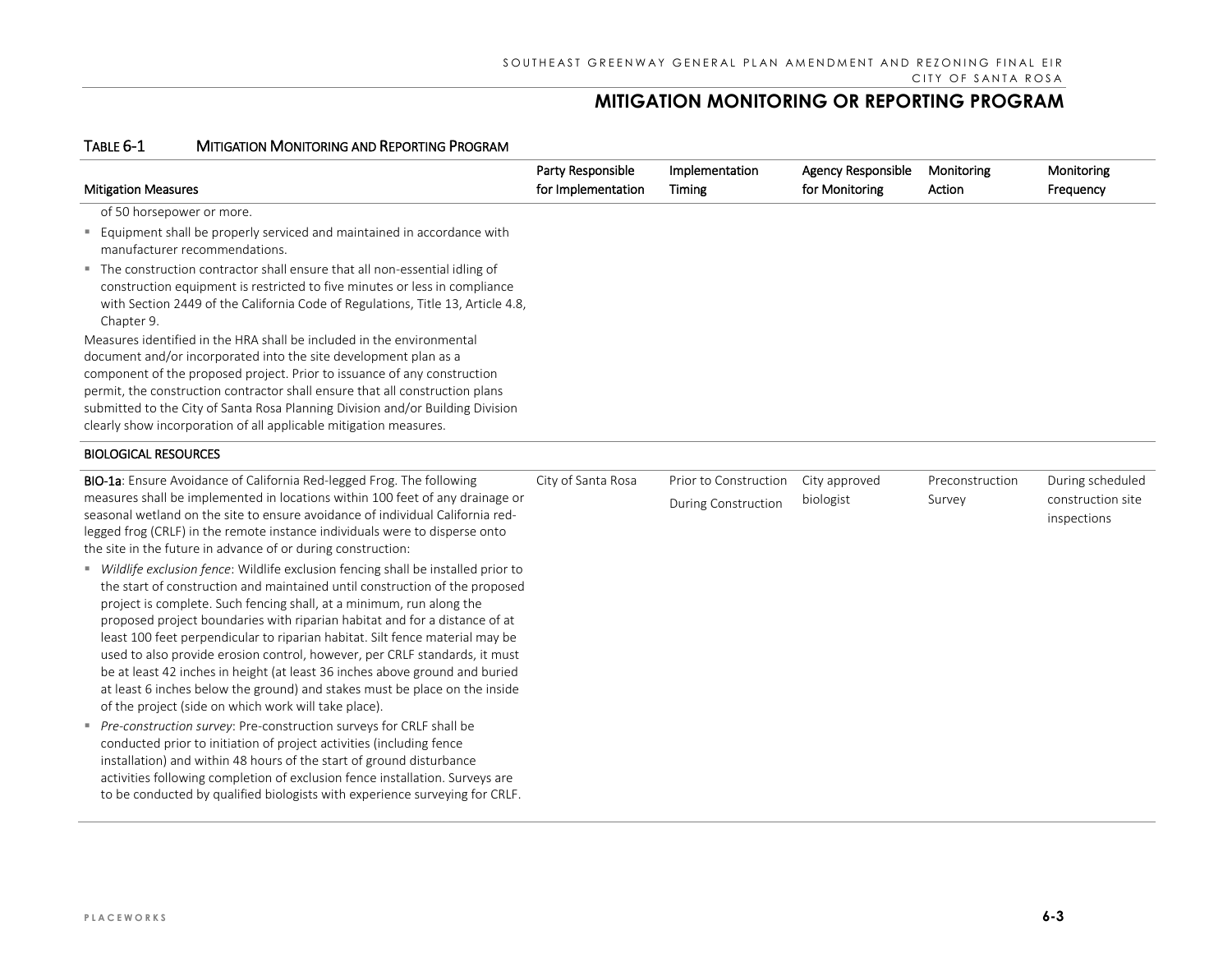| <b>Mitigation Measures</b>                                                                                                                                                                                                                                                                                                                                                                                                                                                                                                                                                                                                                                                                                                                                                                        | Party Responsible<br>for Implementation | Implementation<br>Timing | Agency Responsible<br>for Monitoring | Monitoring<br>Action                                                | Monitoring<br>Frequency |
|---------------------------------------------------------------------------------------------------------------------------------------------------------------------------------------------------------------------------------------------------------------------------------------------------------------------------------------------------------------------------------------------------------------------------------------------------------------------------------------------------------------------------------------------------------------------------------------------------------------------------------------------------------------------------------------------------------------------------------------------------------------------------------------------------|-----------------------------------------|--------------------------|--------------------------------------|---------------------------------------------------------------------|-------------------------|
| If project activities are stopped for greater than 7 days, a follow-up pre-<br>construction survey may be required within 48 hours prior to reinitiating<br>project activities.                                                                                                                                                                                                                                                                                                                                                                                                                                                                                                                                                                                                                   |                                         |                          |                                      |                                                                     |                         |
| " Worker Training: All workers for activities within 100 feet of riparian habitat<br>shall be trained by the qualified biologist to understand the remote<br>potential for occurrence of this listed species, need to avoid any potential<br>inadvertent take, and process to follow if a frog is encountered, that all<br>work must stop and the qualified biologist must determine whether it is<br>CRLF before work proceeds.                                                                                                                                                                                                                                                                                                                                                                  |                                         |                          |                                      |                                                                     |                         |
| ■ Earth Disturbing Activities only during dry weather: No earth disturbing<br>activities shall take place during rain events when there is potential for<br>accumulation greater than 0.25 inch in a 24-hour period. In addition, no<br>earth disturbing activities shall occur for 48 hours following rain events in<br>which 0.25 inch of rain accumulation within 24 hours.                                                                                                                                                                                                                                                                                                                                                                                                                    |                                         |                          |                                      |                                                                     |                         |
| " Biological monitoring: An approved biologist shall be required to inspect<br>and approve installation of the exclusion fence.                                                                                                                                                                                                                                                                                                                                                                                                                                                                                                                                                                                                                                                                   |                                         |                          |                                      |                                                                     |                         |
| Erosion Control Materials: Tightly woven fiber netting or similar material<br>shall be used for erosion control or other purposes to ensure amphibians<br>do not get trapped. Plastic mono-filament netting (erosion control<br>matting), rolled erosion control products, or similar material shall not be<br>used.                                                                                                                                                                                                                                                                                                                                                                                                                                                                              |                                         |                          |                                      |                                                                     |                         |
| BIO-1b: Appropriate measures shall be implemented to ensure adequate<br>avoidance of special-status plant species, if present in the remaining natural<br>areas on the project site east of Summerfield Road. A qualified botanist shall<br>conduct systematic surveys of the portion of the project site east of the<br>Summerfield Road in spring and summer months to confirm absence of any<br>special-status plant species on the site. The survey shall focus on the special-<br>status plant species considered to have a remote probability for occurrence on<br>the project site. The surveys shall be completed and a report of findings<br>submitted to the City before the onset of any initial ground-disturbing activity<br>or construction associated with project implementation. | City of Santa Rosa                      | Prior to construction    | City-approved<br>botanist            | Systematic surveys Seasonally<br>of special-status<br>plant species |                         |
| If any special-status plant species are encountered, then any occurrence(s)<br>shall be avoided or potential impacts adequately mitigated as part of potential<br>future project development. The qualified botanist shall develop and<br>implement a Special-Status Plant Species Mitigation and Monitoring Program                                                                                                                                                                                                                                                                                                                                                                                                                                                                              |                                         |                          |                                      |                                                                     |                         |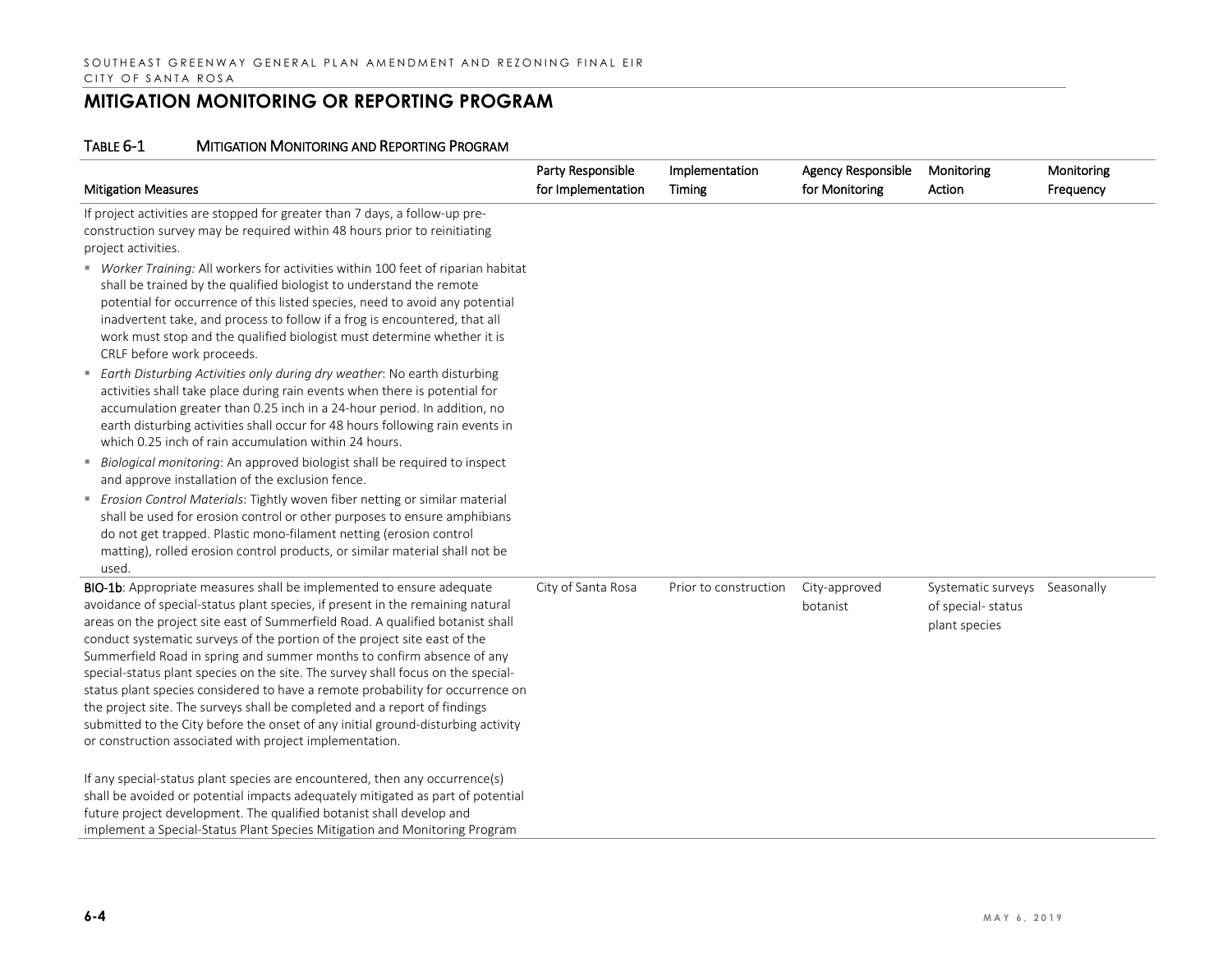| <b>Mitigation Measures</b>                                                                                                                                                                                                                                                                                                                                                                                                                                                                                                                                                                                                                                                                                                                                                                                                      | Party Responsible<br>for Implementation | Implementation<br>Timing | <b>Agency Responsible</b><br>for Monitoring | Monitoring<br>Action | Monitoring<br>Frequency |
|---------------------------------------------------------------------------------------------------------------------------------------------------------------------------------------------------------------------------------------------------------------------------------------------------------------------------------------------------------------------------------------------------------------------------------------------------------------------------------------------------------------------------------------------------------------------------------------------------------------------------------------------------------------------------------------------------------------------------------------------------------------------------------------------------------------------------------|-----------------------------------------|--------------------------|---------------------------------------------|----------------------|-------------------------|
| (SSPSMMP). The SSPSMMP shall only be required if a listed species or those<br>with a ranking of 1A, 1B or 2 of the California Native Plant Society (CNPS)<br>Inventory are encountered during the preconstruction survey. Potential<br>impacts on any species with a ranking of 3 and 4 of the CNPS Inventory would<br>not be considered significant and no additional mitigation would be required<br>for these species if encountered during the systematic survey(s).                                                                                                                                                                                                                                                                                                                                                        |                                         |                          |                                             |                      |                         |
| The SSPMMP shall be prepared in consultation with the California Department<br>of Fish and Wildlife (CDFW) and shall be approved by the City prior to any<br>initial ground-disturbing activity or construction. The SSPMMP shall be based<br>on the status and vulnerability of the species present, with avoidance of all or<br>a majority of any populations on the site the preferred method of mitigation.<br>Where complete or even partial avoidance of any special-status plant<br>populations on the site is considered infeasible, options for mitigation may<br>include a program to salvage and reestablish the population at an alternative,<br>suitable location. Details of any salvage and habitat recreation effort shall<br>include the following criteria and performance standards measures may<br>include: |                                         |                          |                                             |                      |                         |
| " Collection of seeds during the appropriate developmental stage of the plan.                                                                                                                                                                                                                                                                                                                                                                                                                                                                                                                                                                                                                                                                                                                                                   |                                         |                          |                                             |                      |                         |
| • Procedures for sowing techniques appropriate to the life cycle of the plant.<br>Preparation of a maintenance and monitoring plan specific to the<br>environmental conditions necessary for survival of the new population.<br>Maintenance and monitoring shall be provided for a minimum of five years<br>to determine success of re-seeding and habitat creation, and need for<br>additional preservation.                                                                                                                                                                                                                                                                                                                                                                                                                   |                                         |                          |                                             |                      |                         |
| • Identification of funding sources to provide implementation of the plan in<br>consultation with the qualified plant ecologist, landscape architect, and civil<br>engineer.                                                                                                                                                                                                                                                                                                                                                                                                                                                                                                                                                                                                                                                    |                                         |                          |                                             |                      |                         |
| In addition, preservation of another existing occurrence of the affected<br>special-status plant species shall be required if monitoring indicates that the<br>reestablishment efforts have not been successful after five years. The<br>preservation program shall provide for permanent protection of a different<br>existing population in Sonoma County, which is equal or larger in size than that<br>encountered on the site (minimum 1:1 replacement), through land acquisition<br>or use of a conservation easement. Any off-site mitigation lands shall include                                                                                                                                                                                                                                                        |                                         |                          |                                             |                      |                         |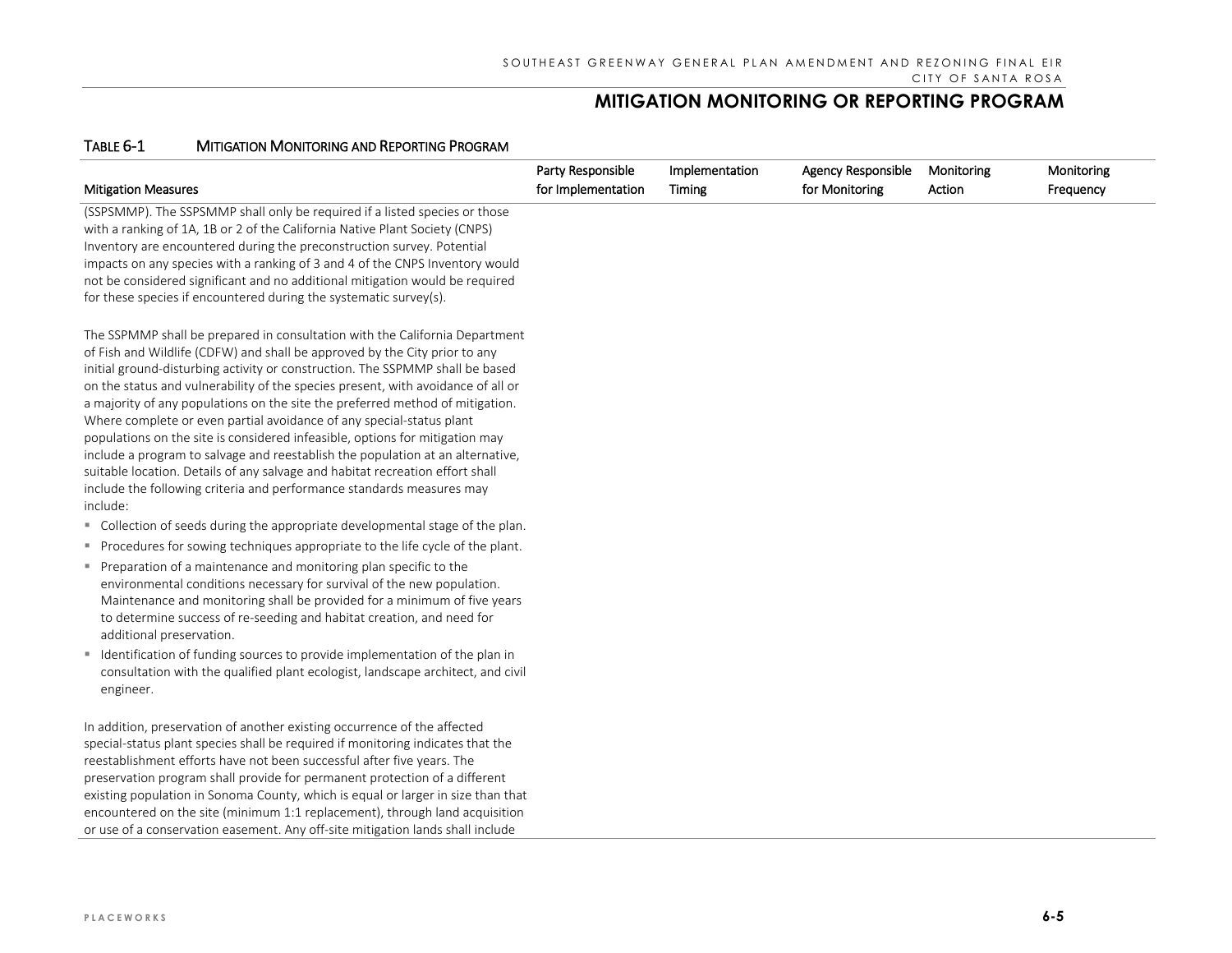|                                                                                                                                                                                                                                                                                                                                                                                                                                                                                                                                                                                                                                                                                                                                                                                                                                                                                  | Party Responsible  | Implementation        | Agency Responsible         | Monitoring                         | Monitoring |
|----------------------------------------------------------------------------------------------------------------------------------------------------------------------------------------------------------------------------------------------------------------------------------------------------------------------------------------------------------------------------------------------------------------------------------------------------------------------------------------------------------------------------------------------------------------------------------------------------------------------------------------------------------------------------------------------------------------------------------------------------------------------------------------------------------------------------------------------------------------------------------|--------------------|-----------------------|----------------------------|------------------------------------|------------|
| <b>Mitigation Measures</b>                                                                                                                                                                                                                                                                                                                                                                                                                                                                                                                                                                                                                                                                                                                                                                                                                                                       | for Implementation | Timing                | for Monitoring             | Action                             | Frequency  |
| establishment of a management endowment as necessary to provide for long-<br>term management of the preserved population.                                                                                                                                                                                                                                                                                                                                                                                                                                                                                                                                                                                                                                                                                                                                                        |                    |                       |                            |                                    |            |
| BIO-1c: Ensure Avoidance of Bird Nests in Active Use. Tree removal, landscape<br>grubbing, and building demolition shall be performed in compliance with the<br>Migratory Bird Treaty Act and relevant sections of the California Department<br>of Fish and Wildlife (CDFW) code to avoid loss of nests in active use. This shall<br>be accomplished by scheduling tree removal and landscape grubbing outside<br>of the bird nesting season (which occurs from February 1 to August 31) to<br>avoid possible impacts on nesting birds if new nests are established in the<br>future. Alternatively, if building demolition, tree removal and landscape<br>grubbing cannot be scheduled during the non-nesting season (September 1 to<br>January 31), a pre-construction nesting survey shall be conducted. The pre-<br>construction nesting survey shall include the following: | City of Santa Rosa | Prior to construction | City-approved<br>biologist | Pre-construction<br>nesting survey | Once       |
| A qualified biologist (Biologist) shall conduct a pre-construction nesting bird<br>(both passerine and raptor) survey within seven calendar days prior to tree<br>removal, landscape grubbing, and/or building demolition.                                                                                                                                                                                                                                                                                                                                                                                                                                                                                                                                                                                                                                                       |                    |                       |                            |                                    |            |
| If no nesting birds or active nests are observed, no further action is<br>required and tree removal, landscape grubbing, and building demolition<br>shall occur within seven calendar days of the survey.                                                                                                                                                                                                                                                                                                                                                                                                                                                                                                                                                                                                                                                                        |                    |                       |                            |                                    |            |
| Another nest survey shall be conducted if more than seven calendar days<br>elapse between the initial nest search and the beginning of tree removal,<br>landscape grubbing, and building demolition.                                                                                                                                                                                                                                                                                                                                                                                                                                                                                                                                                                                                                                                                             |                    |                       |                            |                                    |            |
| " If any active nests are encountered, the Biologist shall determine an<br>appropriate disturbance-free buffer zone to be established around the nest<br>location(s) until the young have fledged. Buffer zones vary depending on<br>the species (i.e., typically 75 to 100 feet for passerines and 300 feet for<br>raptors) and other factors such as ongoing disturbance in the vicinity of the<br>nest location. If necessary, the dimensions of the buffer zone shall be<br>determined in consultation with the CDFW.                                                                                                                                                                                                                                                                                                                                                        |                    |                       |                            |                                    |            |
| • Orange construction fencing, flagging, or other marking system shall be<br>installed to delineate the buffer zone around the nest location(s) within<br>which no construction-related equipment or operations shall be permitted.<br>Continued use of existing facilities such as surface parking and site<br>maintenance may continue within this buffer zone.                                                                                                                                                                                                                                                                                                                                                                                                                                                                                                                |                    |                       |                            |                                    |            |
| ■ No restrictions on grading or construction activities outside the prescribed                                                                                                                                                                                                                                                                                                                                                                                                                                                                                                                                                                                                                                                                                                                                                                                                   |                    |                       |                            |                                    |            |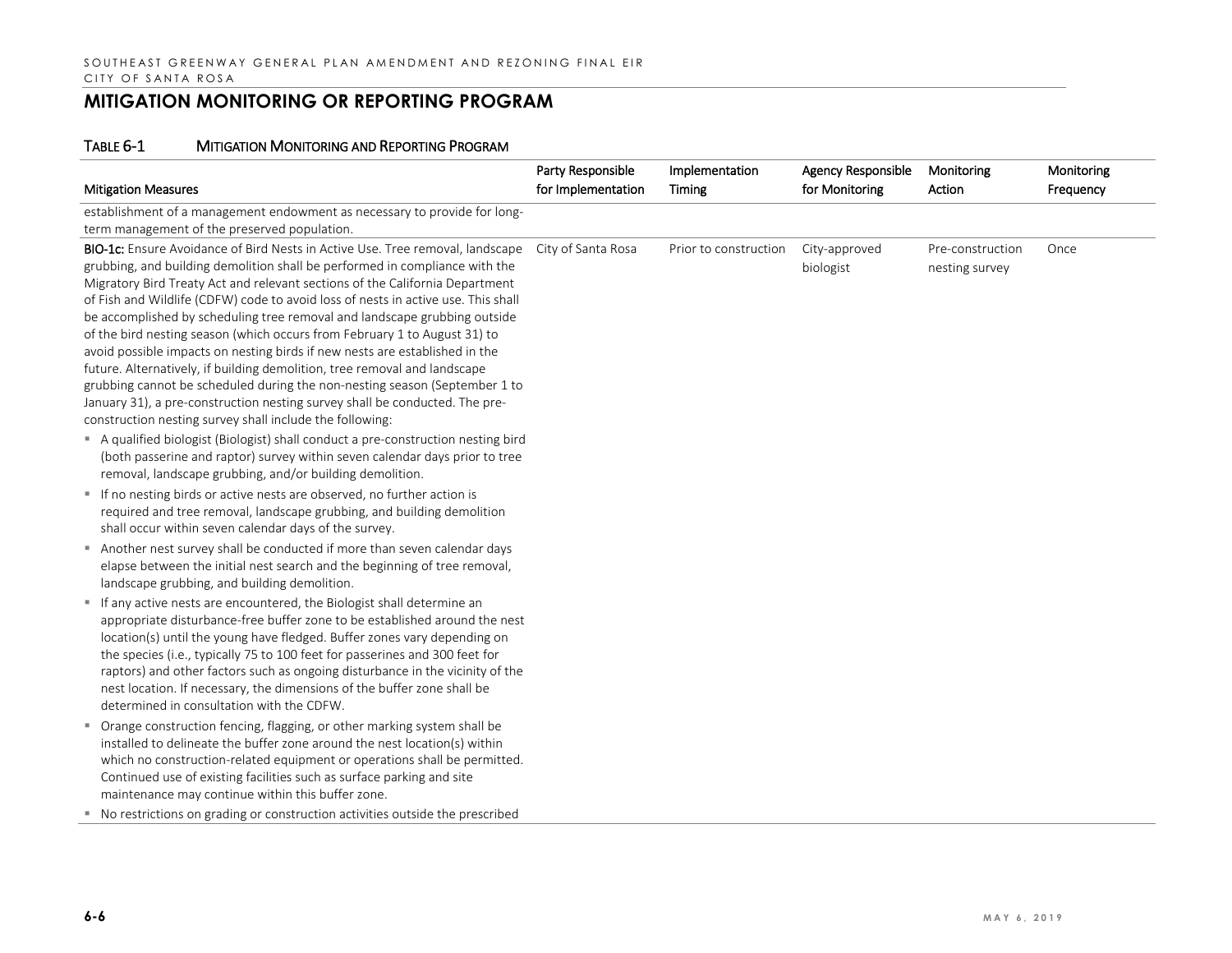| <b>Mitigation Measures</b>                                                                                                                                                                                                                                                                                                                                                                                                                                                                                                                                                                                                                                                                                                                                                                                                                                                                                                                                                                                                                                                                                                                                                                                                                                                                                                                                                                                                                       | Party Responsible<br>for Implementation | Implementation<br>Timing                | <b>Agency Responsible</b><br>for Monitoring | Monitoring<br>Action                     | Monitoring<br>Frequency                     |
|--------------------------------------------------------------------------------------------------------------------------------------------------------------------------------------------------------------------------------------------------------------------------------------------------------------------------------------------------------------------------------------------------------------------------------------------------------------------------------------------------------------------------------------------------------------------------------------------------------------------------------------------------------------------------------------------------------------------------------------------------------------------------------------------------------------------------------------------------------------------------------------------------------------------------------------------------------------------------------------------------------------------------------------------------------------------------------------------------------------------------------------------------------------------------------------------------------------------------------------------------------------------------------------------------------------------------------------------------------------------------------------------------------------------------------------------------|-----------------------------------------|-----------------------------------------|---------------------------------------------|------------------------------------------|---------------------------------------------|
| buffer zone are required once the zone has been identified and delineated<br>in the field and workers have been properly trained to avoid the buffer<br>zone area.                                                                                                                                                                                                                                                                                                                                                                                                                                                                                                                                                                                                                                                                                                                                                                                                                                                                                                                                                                                                                                                                                                                                                                                                                                                                               |                                         |                                         |                                             |                                          |                                             |
| ■ Construction activities shall be restricted from the buffer zone until the<br>Biologist has determined that young birds have fledged and the buffer zone<br>is no longer needed.                                                                                                                                                                                                                                                                                                                                                                                                                                                                                                                                                                                                                                                                                                                                                                                                                                                                                                                                                                                                                                                                                                                                                                                                                                                               |                                         |                                         |                                             |                                          |                                             |
| A survey report of findings verifying that any young have fledged shall be<br>submitted by the Biologist for review and approval by the City prior to<br>initiation of any tree removal, landscape grubbing, building demolition, and<br>other construction activities within the buffer zone. Following written approval<br>by the City, tree removal, and construction within the nest-buffer zone may<br>proceed.                                                                                                                                                                                                                                                                                                                                                                                                                                                                                                                                                                                                                                                                                                                                                                                                                                                                                                                                                                                                                             |                                         |                                         |                                             |                                          |                                             |
| BIO-3: Provide Compensatory Mitigation for Wetland Modifications. The City<br>shall require future project applicants to develop and implement a<br>compensatory mitigation program to provide adequate mitigation for<br>jurisdictional waters affected by proposed improvements in the Southeast<br>Greenway Area for submittal to the City. A jurisdictional wetland delineation<br>shall be prepared by a qualified wetland specialist and submitted for<br>verification by the United States Army Corps of Engineers (USACE) where<br>jurisdictional waters may be affected by project-related improvements. A<br>Wetland Protection and Replacement Program (WPRP) shall be prepared by<br>the qualified wetland specialist and implemented to provide compensatory<br>mitigation at a minimum 2:1 ratio where wetland habitat is affected, shall<br>minimize disturbance to unvegetated waters, and shall be reviewed and<br>approved by appropriate regulatory agencies (e.g., USACE, Regional Water<br>Quality Control Board (RWQCB) and the California Department of Fish and<br>Wildlife (CDFW). The WPRP shall include appropriate implementation<br>measures to prevent inadvertent loss and degradation of jurisdictional waters<br>to be protected, and replacement for those wetland features eliminated or<br>modified as a result of potential future project development. The WPRP shall<br>contain the following components: | City of Santa Rosa                      | Prior to approval of<br>future projects | City-approved<br>wetland specialist         | Jurisdictional<br>wetland<br>delineation | Once when new<br>development is<br>proposed |
| " Where verified waters of the United States are present and cannot be<br>avoided, authorization for modifications to these features shall be obtained<br>from regulatory agencies with jurisdiction. This includes the USACE through<br>the Section 404 permitting process where waters of the United States are                                                                                                                                                                                                                                                                                                                                                                                                                                                                                                                                                                                                                                                                                                                                                                                                                                                                                                                                                                                                                                                                                                                                |                                         |                                         |                                             |                                          |                                             |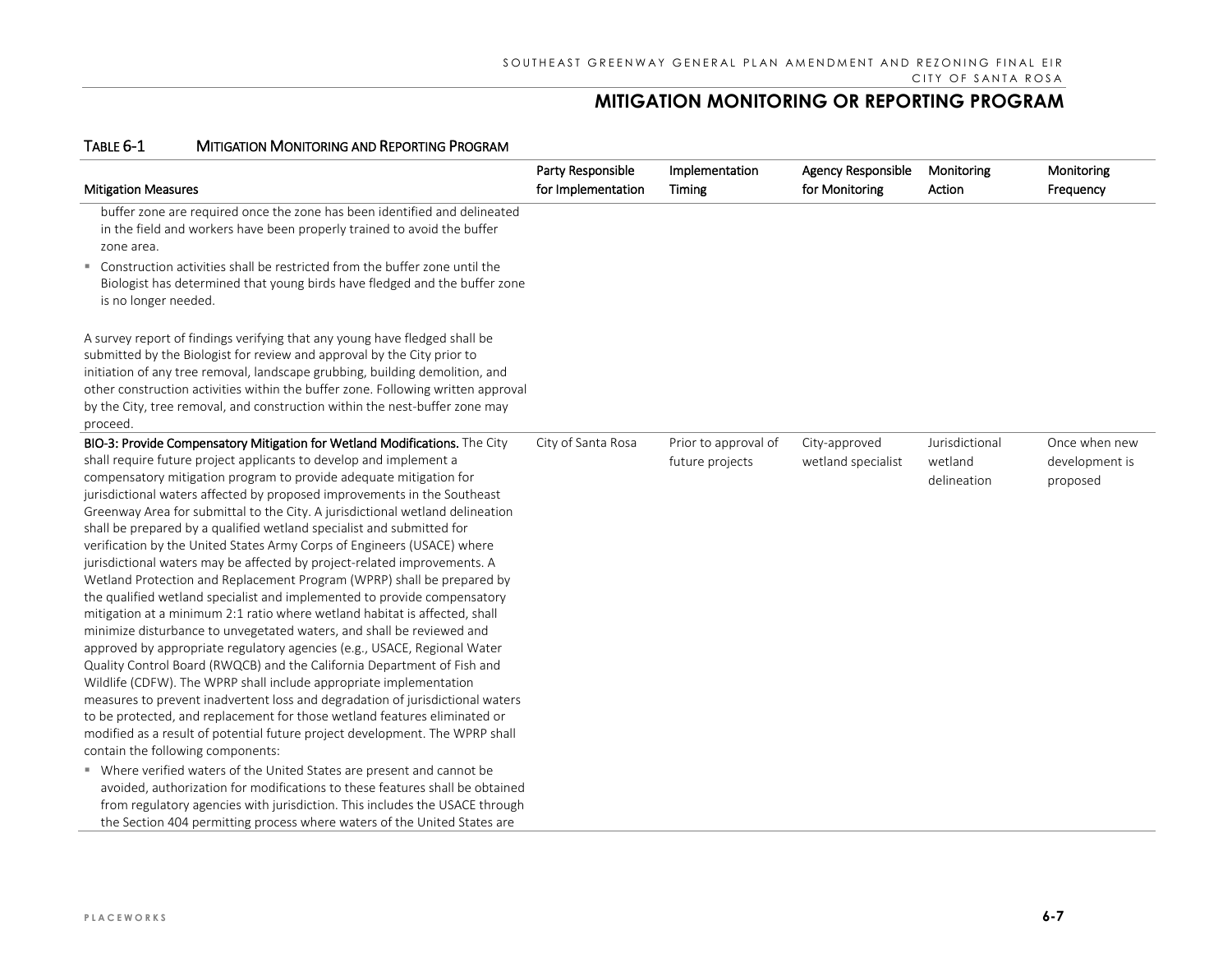#### TABLE 6-1 MITIGATION MONITORING AND REPORTING PROGRAM

|                                                                                                                                                                                                                                                                                                                                                                                                                                                                                                                                                                                                                                                                  | Party Responsible  | Implementation | <b>Agency Responsible</b> | Monitoring | Monitoring |
|------------------------------------------------------------------------------------------------------------------------------------------------------------------------------------------------------------------------------------------------------------------------------------------------------------------------------------------------------------------------------------------------------------------------------------------------------------------------------------------------------------------------------------------------------------------------------------------------------------------------------------------------------------------|--------------------|----------------|---------------------------|------------|------------|
| <b>Mitigation Measures</b>                                                                                                                                                                                                                                                                                                                                                                                                                                                                                                                                                                                                                                       | for Implementation | Timing         | for Monitoring            | Action     | Frequency  |
| affected by the potential future project development and the RWQCB as<br>part of the Section 401 Certification process. Together with a Streambed<br>Alteration Agreement (SAA) secured from CDFW, if required as part of the<br>SAA Notification process for proposed fills to the man-made ditch and<br>possibly the pond on the golf course. All conditions required as part of the<br>authorizations by the USACE, RWQCB, and CDFW shall be implemented as<br>part of the project.                                                                                                                                                                           |                    |                |                           |            |            |
| " Consultation or incidental take permitting may be required under the<br>California and federal Endangered Species Acts. Future project applicants<br>shall obtain all legally required permits or other authorizations from the<br>USFWS, National Marine Fisheries Service (NOAA Fisheries), and CDFW for<br>the potential "take" of protected species under the Endangered Species<br>Acts.                                                                                                                                                                                                                                                                  |                    |                |                           |            |            |
| " Install orange construction fencing around the boundary of all wetland<br>areas and waters to be preserved at the interface with proposed fills and<br>grading so that they are not disturbed during construction. The fencing<br>shall be placed a minimum of 25 feet out from the boundary of the<br>wetlands/waters but may need to be adjusted if restoration activities are to<br>be conducted within this area. Grading, construction, and restoration work<br>within the wetland/waters buffer zones shall be conducted in a way that<br>avoids or minimizes disturbance of existing wetlands and aquatic habitat.                                      |                    |                |                           |            |            |
| A qualified biologist/restoration specialist shall be available during<br>construction to provide situation-specific wetland avoidance measures or<br>planting recommendation, as needed.                                                                                                                                                                                                                                                                                                                                                                                                                                                                        |                    |                |                           |            |            |
| " Success criteria, maintenance and long-term management responsibilities,<br>monitoring requirements, and contingency measures in the WPRP should<br>be specified. Monitoring shall be conducted by the qualified wetland<br>specialist for a minimum of five years and continue until the success criteria<br>are met. Permanent monitoring transects shall be established as part of the<br>program and vegetation data collected in the spring and summer months<br>when plant identification is possible. Photo stations shall be established<br>along each monitoring transect, and photographs taken every year during<br>the required monitoring period. |                    |                |                           |            |            |
| Annual monitoring reports shall be prepared by the qualified wetland                                                                                                                                                                                                                                                                                                                                                                                                                                                                                                                                                                                             |                    |                |                           |            |            |

specialist and submitted to resource agency representatives by December 31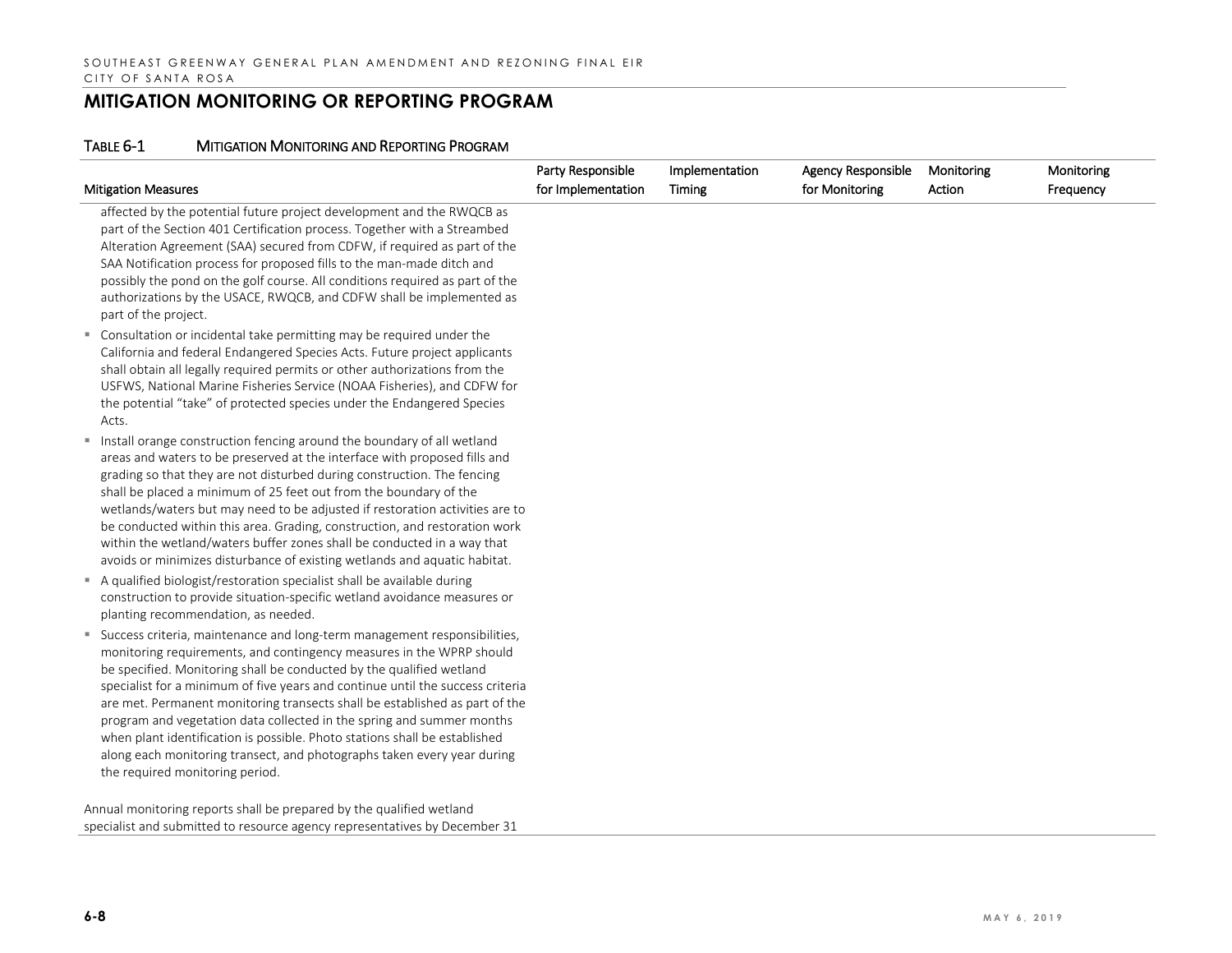#### TABLE 6-1 MITIGATION MONITORING AND REPORTING PROGRAM

|                                                                               | Party Responsible  | Implementation | Agency Responsible | Monitoring | Monitoring |
|-------------------------------------------------------------------------------|--------------------|----------------|--------------------|------------|------------|
| <b>Mitigation Measures</b>                                                    | for Implementation | Timing         | for Monitoring     | Action     | Frequency  |
| of each monitoring year for a minimum of 5 years or until the defined success |                    |                |                    |            |            |
| criteria are met. The annual report shall summarize the results of the        |                    |                |                    |            |            |
| monitoring effort, performance standards, and any required contingency        |                    |                |                    |            |            |
| measures, and shall include photographs of the monitoring transects and       |                    |                |                    |            |            |
| program success. Maps shall be included in the monitoring report to show the  |                    |                |                    |            |            |
| location of monitoring transects and photo stations.                          |                    |                |                    |            |            |
|                                                                               |                    |                |                    |            |            |

#### CULTURAL AND TRIBAL CULTURAL RESOURCES

| the resources shall be halted and a qualified archaeologist shall be consulted.<br>construction activities<br>If the resource is a tribal resource – whether historic or prehistoric – the City<br>shall consult with the appropriate tribe(s) to evaluate the resource and<br>determine appropriate avoidance, preservation or mitigation measures. If the<br>resource is non-tribal, the archaeologist shall assess the significance of the find<br>according to CEQA Guidelines Section 15064.5. If any find is determined to be<br>significant, representatives from the City and the archaeologist would meet to<br>determine the appropriate avoidance measures or other appropriate<br>mitigation. All significant non-tribal cultural materials recovered shall be, as<br>necessary and at the discretion of the consulting archaeologist, subject to<br>scientific analysis, professional museum curation, and documentation<br>according to current professional standards. Where the materials are tribal,<br>the City shall consult with the appropriate tribe(s) to determine what types of<br>testing and preservation are acceptable. In considering any suggested<br>mitigation proposed by the consulting archaeologist to mitigate impacts to<br>tribal cultural resources, historical resources or unique archaeological<br>resources, the City, in consultation with the tribe(s) where appropriate, shall<br>determine whether avoidance is necessary and feasible in light of factors such<br>as the nature of the find, proposed project design, costs, and other<br>considerations. If avoidance is infeasible, other appropriate measures (e.g.,<br>data recovery) may be instituted. Work may proceed on other parts of the<br>project site while mitigation for tribal cultural resources, historical resources<br>or unique archaeological resources is being carried out. |  |  |  |  |
|--------------------------------------------------------------------------------------------------------------------------------------------------------------------------------------------------------------------------------------------------------------------------------------------------------------------------------------------------------------------------------------------------------------------------------------------------------------------------------------------------------------------------------------------------------------------------------------------------------------------------------------------------------------------------------------------------------------------------------------------------------------------------------------------------------------------------------------------------------------------------------------------------------------------------------------------------------------------------------------------------------------------------------------------------------------------------------------------------------------------------------------------------------------------------------------------------------------------------------------------------------------------------------------------------------------------------------------------------------------------------------------------------------------------------------------------------------------------------------------------------------------------------------------------------------------------------------------------------------------------------------------------------------------------------------------------------------------------------------------------------------------------------------------------------------------------------------------------------------------------------------------------------------|--|--|--|--|
|--------------------------------------------------------------------------------------------------------------------------------------------------------------------------------------------------------------------------------------------------------------------------------------------------------------------------------------------------------------------------------------------------------------------------------------------------------------------------------------------------------------------------------------------------------------------------------------------------------------------------------------------------------------------------------------------------------------------------------------------------------------------------------------------------------------------------------------------------------------------------------------------------------------------------------------------------------------------------------------------------------------------------------------------------------------------------------------------------------------------------------------------------------------------------------------------------------------------------------------------------------------------------------------------------------------------------------------------------------------------------------------------------------------------------------------------------------------------------------------------------------------------------------------------------------------------------------------------------------------------------------------------------------------------------------------------------------------------------------------------------------------------------------------------------------------------------------------------------------------------------------------------------------|--|--|--|--|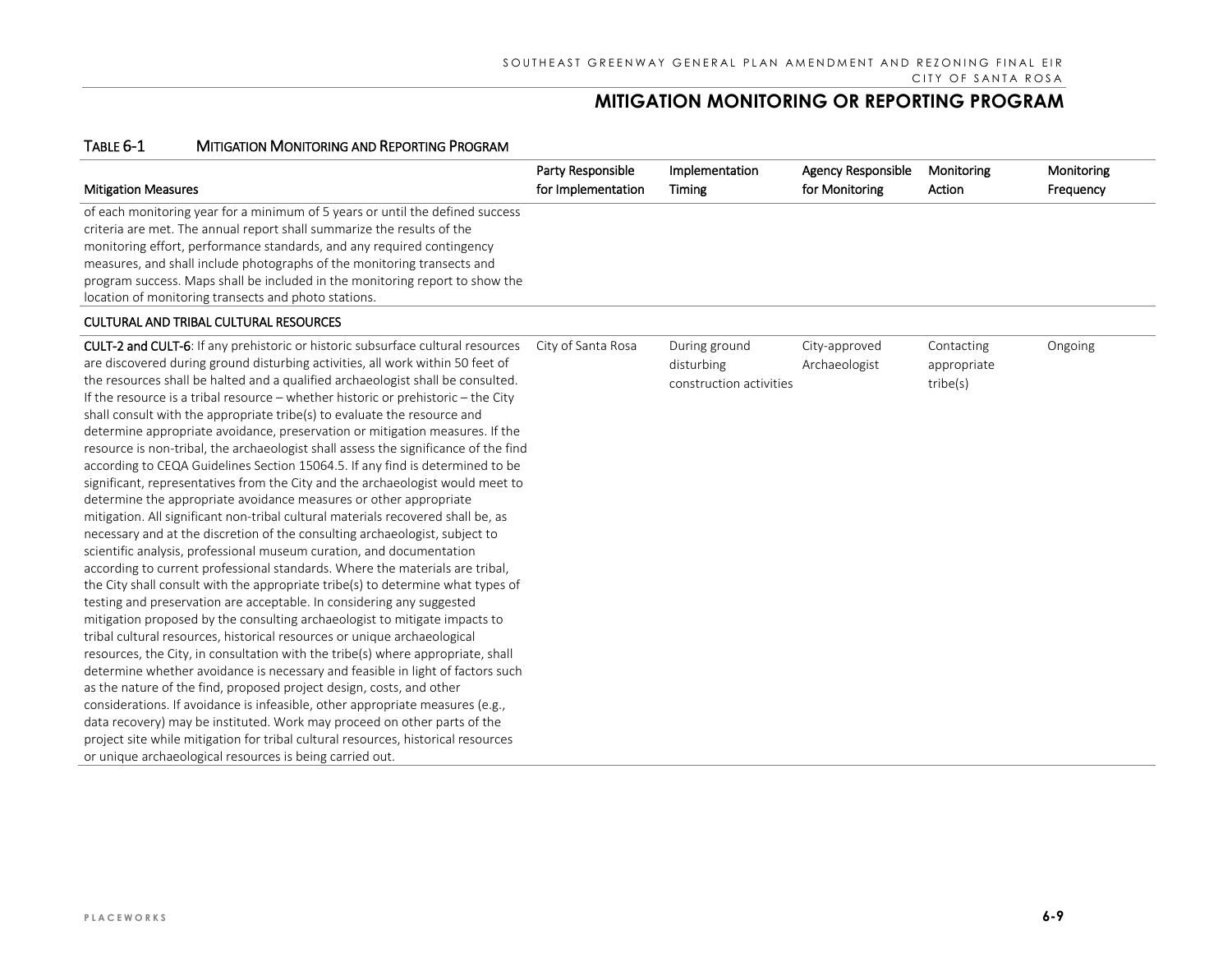| <b>Mitigation Measures</b>                                                                                                                                                                                                                                                                                                                                                                                                                                                                                                                                                                                                                                                                                                                                                                                                                                                                                                                                                                                                                                                                                                                                                                                                                                                                                                                                                                                                                                                    | Party Responsible<br>for Implementation | Implementation<br>Timing                               | <b>Agency Responsible</b><br>for Monitoring | Monitoring<br>Action           | Monitoring<br>Frequency |
|-------------------------------------------------------------------------------------------------------------------------------------------------------------------------------------------------------------------------------------------------------------------------------------------------------------------------------------------------------------------------------------------------------------------------------------------------------------------------------------------------------------------------------------------------------------------------------------------------------------------------------------------------------------------------------------------------------------------------------------------------------------------------------------------------------------------------------------------------------------------------------------------------------------------------------------------------------------------------------------------------------------------------------------------------------------------------------------------------------------------------------------------------------------------------------------------------------------------------------------------------------------------------------------------------------------------------------------------------------------------------------------------------------------------------------------------------------------------------------|-----------------------------------------|--------------------------------------------------------|---------------------------------------------|--------------------------------|-------------------------|
| CULT-3 and CULT-6: In the event that fossils or fossil-bearing deposits are<br>discovered during construction, excavations within 50 feet of the find shall be<br>temporarily halted or diverted. The contractor shall notify a qualified<br>paleontologist to examine the discovery. The paleontologist shall document<br>the discovery as needed, in accordance with Society of Vertebrate<br>Paleontology standards (Society of Vertebrate Paleontology 1995), evaluate<br>the potential resource, and assess the significance of the finding under the<br>criteria set forth in CEQA Guidelines Section 15064.5. The paleontologist shall<br>notify the appropriate agencies to determine procedures that would be<br>followed before construction is allowed to resume at the location of the find.<br>If the project proponent determines that avoidance is not feasible, the<br>paleontologist shall prepare an excavation plan for mitigating the effect of the<br>project based on the qualities that make the resource important. The plan<br>shall be submitted to the City for review and approval prior to<br>implementation.                                                                                                                                                                                                                                                                                                                                    | City of Santa Rosa                      | During ground<br>disturbing<br>construction activities | City-approved<br>Paleontologist             | Notify appropriate<br>agencies | Ongoing                 |
| <b>CULT-4 and CULT-6:</b> Procedures of conduct following the discovery of human<br>remains have been mandated by Health and Safety Code Section 7050.5,<br>Public Resources Code Section 5097.98 and the California Code of Regulations<br>Section 15064.5(e) (CEQA). According to the provisions in CEQA, if human<br>remains are encountered at the site, all work in the immediate vicinity of the<br>discovery shall cease and necessary steps to ensure the integrity of the<br>immediate area shall be taken. The Sonoma County Coroner shall be notified<br>immediately. The Coroner shall then determine whether the remains are<br>Native American. If the Coroner determines the remains are Native American,<br>the Coroner shall notify the NAHC within 24 hours, who will, in turn, notify the<br>person the NAHC identifies as the Most Likely Descendant (MLD) of any<br>human remains. Further actions shall be determined, in part, by the desires of<br>the MLD. The MLD has 48 hours to make recommendations regarding the<br>disposition of the remains following notification from the NAHC of the<br>discovery. If the MLD does not make recommendations within 48 hours, the<br>owner shall, with appropriate dignity, reinter the remains in an area of the<br>property secure from further disturbance. Alternatively, if the owner does not<br>accept the MLD's recommendations, the owner or the descendent may<br>request mediation by the NAHC. | City of Santa Rosa                      | During ground<br>disturbing<br>construction activities | Sonoma County<br>Coroner                    | Contact the MLD                | Ongoing                 |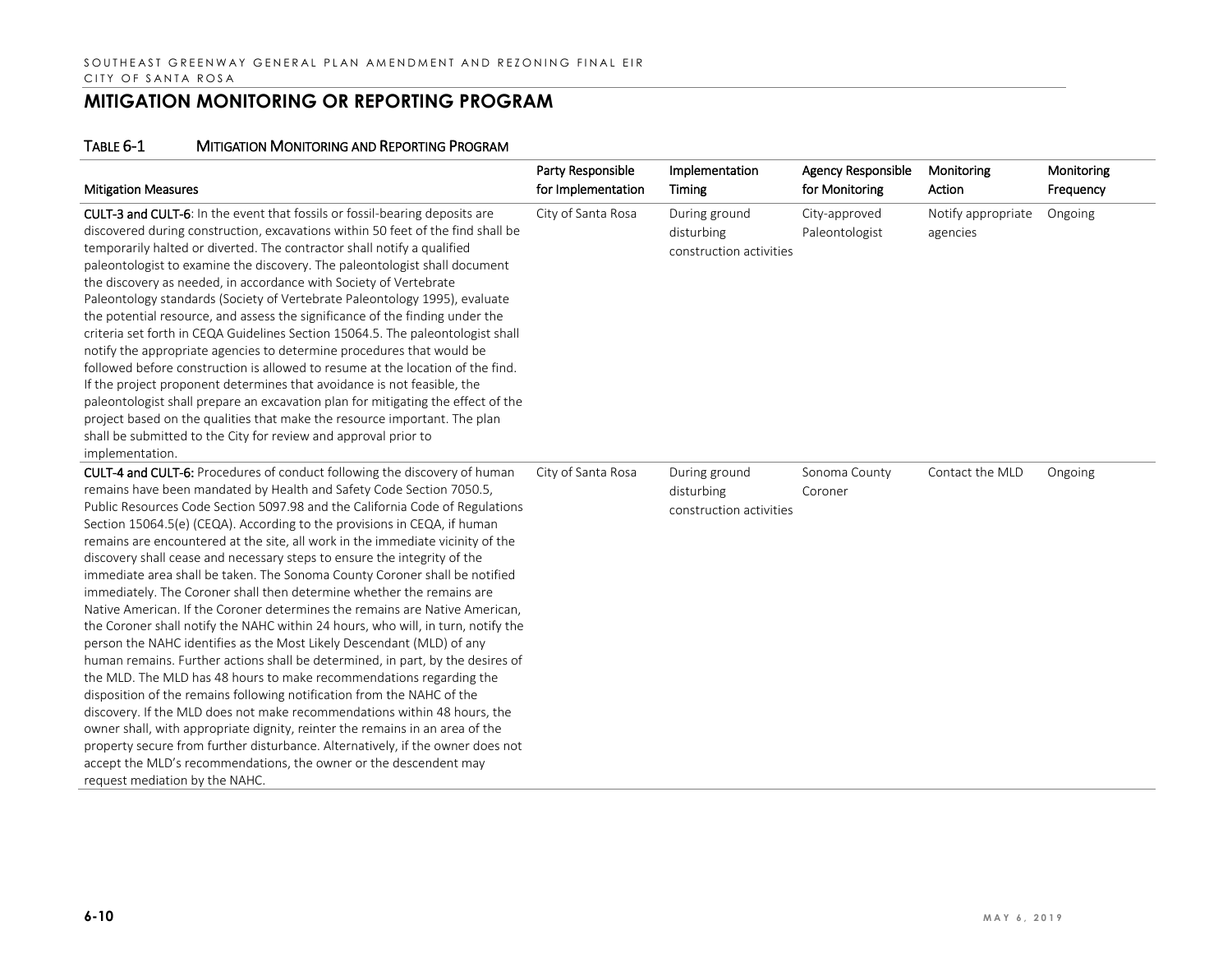| <b>Mitigation Measures</b>                                                                                                                                                                                                                                                                                                                                                                                                                                                                                                                                                                                                                                                                                                                                                                                                                                                       | Party Responsible<br>for Implementation | Implementation<br>Timing                               | <b>Agency Responsible</b><br>for Monitoring         | Monitoring<br>Action                  | Monitoring<br>Frequency |
|----------------------------------------------------------------------------------------------------------------------------------------------------------------------------------------------------------------------------------------------------------------------------------------------------------------------------------------------------------------------------------------------------------------------------------------------------------------------------------------------------------------------------------------------------------------------------------------------------------------------------------------------------------------------------------------------------------------------------------------------------------------------------------------------------------------------------------------------------------------------------------|-----------------------------------------|--------------------------------------------------------|-----------------------------------------------------|---------------------------------------|-------------------------|
| CULT-5a and CULT-6: Implement Mitigation Measure CULT-2                                                                                                                                                                                                                                                                                                                                                                                                                                                                                                                                                                                                                                                                                                                                                                                                                          | City of Santa Rosa                      | During ground<br>disturbing<br>construction activities | City-approved<br>Archaeologist                      | Contacting<br>appropriate<br>tribe(s) | Ongoing                 |
| CULT-5b and CULT-6: Implement Mitigation Measure CULT-4.                                                                                                                                                                                                                                                                                                                                                                                                                                                                                                                                                                                                                                                                                                                                                                                                                         | City of Santa Rosa                      | During ground<br>disturbing<br>construction activities | Sonoma County<br>Coroner                            | Contact the MLD                       | Ongoing                 |
| <b>TRANSPORTATION AND CIRCULATION</b>                                                                                                                                                                                                                                                                                                                                                                                                                                                                                                                                                                                                                                                                                                                                                                                                                                            |                                         |                                                        |                                                     |                                       |                         |
| <b>TRANS-1a and TRANS-1e:</b> In order to improve operations to an LOS D in the<br>near-term, an additional eastbound through-lane from the SR 12 eastbound<br>off-ramp onto Hoen Avenue Frontage Road could be added and Hoen Avenue<br>Frontage Road could be widened downstream of the intersection to include<br>two eastbound lanes.                                                                                                                                                                                                                                                                                                                                                                                                                                                                                                                                        | City of Santa Rosa                      | In the future                                          | City of Santa Rosa<br>Department of<br>Public Works | Adding capacity on Once<br>roadway    |                         |
| TRANS-1b.1 and TRANS-1c.: The Farmers Lane/Fourth Street-Sonoma Highway<br>intersection (#1) could be widened in the future to include dual northbound<br>right-turn lanes and triple westbound left-turn lanes, including widening of<br>Farmers Lane to provide three southbound lanes for a distance of<br>approximately 350 feet south of the intersection, or otherwise modified as<br>determined appropriate by the City Traffic Engineer to provide equivalent or<br>superior operation. This is a major roadway and bridge widening project that<br>would affect traffic flow and operations on circulation facilities that are owned<br>and maintained by Caltrans, as well as additional environmental review<br>including assessment of potential impacts to Santa Rosa Creek, and would<br>require substantial review and approval of any modifications by Caltrans. | City of Santa Rosa                      | In the future                                          | City of Santa Rosa<br>Department of<br>Public Works | Adding capacity on Once<br>roadway    |                         |
| TRANS-1b.2: The City shall consult with Caltrans to modify the signal phasing at City of Santa Rosa<br>the Farmers Lane/Hoen Avenue intersection (#5) in the future to include<br>protected-permitted left-turn phasing on Hoen Avenue, or otherwise modified<br>as determined appropriate by the City Traffic Engineer to provide equivalent<br>or superior operation.                                                                                                                                                                                                                                                                                                                                                                                                                                                                                                          |                                         | Prior to future<br>construction                        | City of Santa Rosa<br>Department of<br>Public Works | Consult with<br>Caltrans              | Once                    |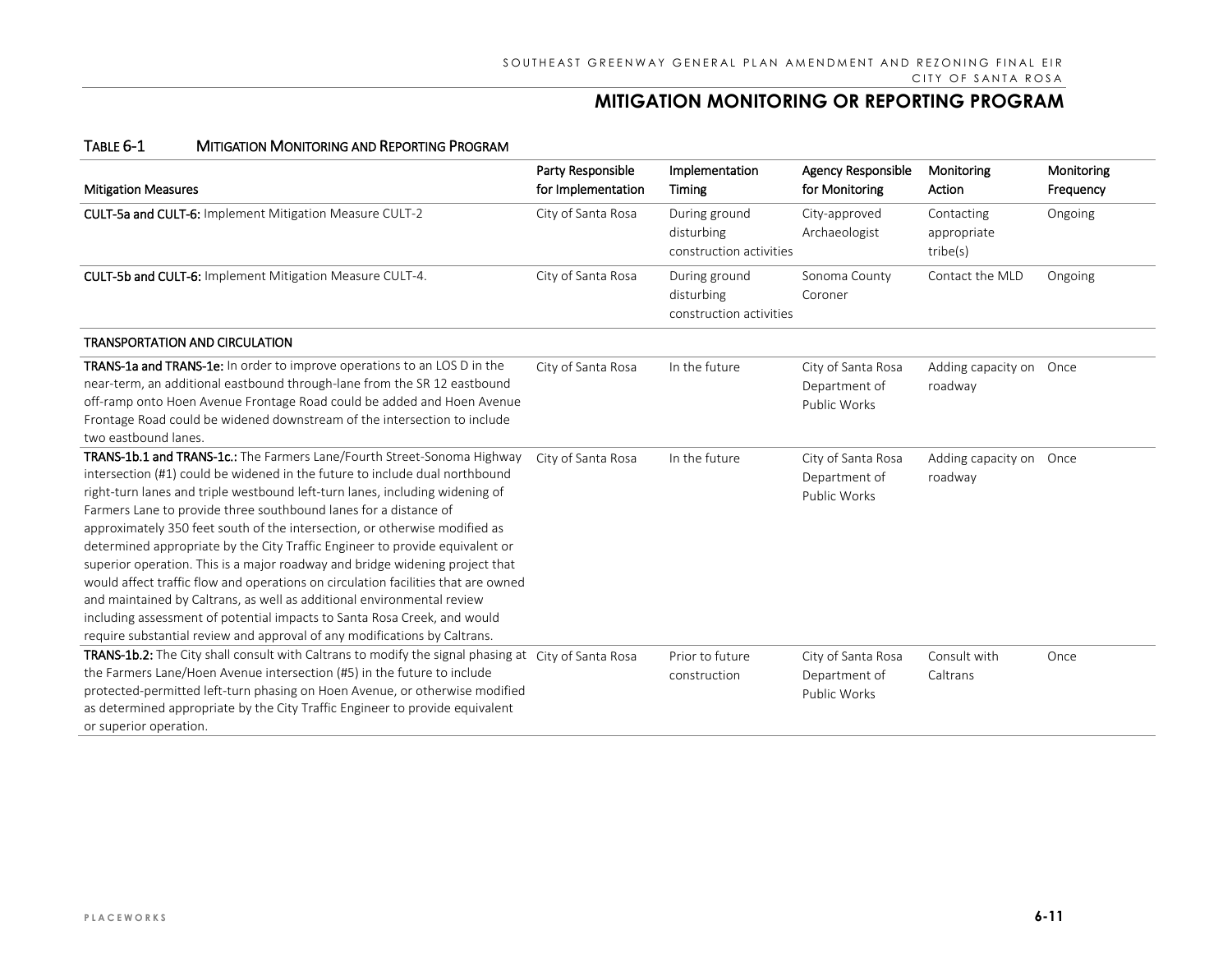| <b>Mitigation Measures</b>                                                                                                                                                                                                                                                                                                                                                                                                                                                                                                                                               | Party Responsible<br>for Implementation | Implementation<br>Timing                                                        | Agency Responsible<br>for Monitoring                | Monitoring<br>Action                                                               | Monitoring<br>Frequency                |
|--------------------------------------------------------------------------------------------------------------------------------------------------------------------------------------------------------------------------------------------------------------------------------------------------------------------------------------------------------------------------------------------------------------------------------------------------------------------------------------------------------------------------------------------------------------------------|-----------------------------------------|---------------------------------------------------------------------------------|-----------------------------------------------------|------------------------------------------------------------------------------------|----------------------------------------|
| TRANS-1d: The City shall ensure that a traffic signal is installed at the<br>intersection of Hoen Avenue/Franquette Avenue in the future. The City's<br>Department of Transportation and Public Works should monitor operations at<br>the intersection through field observation and review of development traffic<br>impact studies to assure signalization of the intersection either through future<br>development requirements or as part of the City's Capital Improvement<br>Program once the City Traffic Engineer determines that signalization is<br>warranted. | City of Santa Rosa                      | In the future                                                                   | City of Santa Rosa<br>Department of<br>Public Works | Installation of<br>traffic signal and<br>other minor<br>operations<br>improvements | Once                                   |
| TRANS-6a.1: The mid-block multi-use pathway crossings on Summerfield Road<br>and Yulupa Avenue should include, at a minimum, an active pedestrian<br>warning system (such as, but not limited to, pedestrian-activated flashing<br>beacons or rapid rectangular flashing beacons) as well as high-visibility<br>crosswalk markings.                                                                                                                                                                                                                                      | City of Santa Rosa                      | During construction<br>of multi-use pathway                                     | City of Santa Rosa<br>Department of<br>Public Works | Installing an active Once<br>pedestrian warning<br>system                          |                                        |
| TRANS-6a.2: The mid-block multi-use pathway crossing on Franquette Avenue<br>should include, at a minimum, high-visibility crosswalk markings and signs.                                                                                                                                                                                                                                                                                                                                                                                                                 | City of Santa Rosa                      | During construction<br>of multi-use pathway                                     | City of Santa Rosa<br>Department of<br>Public Works | Installing high<br>visibility crosswalk<br>markings and signs                      | Once                                   |
| TRANS-6a.3: The multi-use pathway crossing at the Hoen Avenue/Hoen<br>Avenue Frontage Road-Cypress Way signalized intersection should include, at<br>a minimum, new high-visibility crosswalk markings and signal phasing to serve<br>pedestrians and bicyclists, as well as signage (such as "Yield to Bikes" signs)<br>alerting drivers to the presence of bike crossings.                                                                                                                                                                                             | City of Santa Rosa                      | During construction<br>of multi-use pathway                                     | City of Santa Rosa<br>Department of<br>Public Works | Installing high<br>visibility crosswalk<br>markings and<br>signal phasing          | Once                                   |
| TRANS-6a.4: The ultimate configuration of multi-use pathway street crossing<br>designs, including selection of warning devices if appropriate, shall be<br>determined by the City's Traffic Engineer, in consideration of the physical<br>characteristics of each site and best design practices that exist at the time the<br>design is initiated.                                                                                                                                                                                                                      | City of Santa Rosa                      | During design phase                                                             | City of Santa Rosa<br><b>Traffic Engineer</b>       | Ensuring street<br>crossing designs<br>include selection of<br>warning devices     | When new<br>development is<br>proposed |
| TRANS-6b: The City shall ensure that whatever entity ultimately constructs the<br>pedestrian and bicycle circulation facilities to cross the SR 12 Westbound On-<br>ramp obtains an encroachment permit and design approval from Caltrans<br>prior to implementing either of the new pedestrian-bicycle crossing options,<br>and shall oversee the preparation of preliminary designs and studies needed<br>for Caltrans review.                                                                                                                                         | City of Santa Rosa                      | Prior to implementing City of Santa Rosa<br>new pedestrian-<br>bicycle crossing | and Caltrans                                        | Ensure Caltrans<br>reviews<br>encroachment<br>permit and design<br>approval        | Once                                   |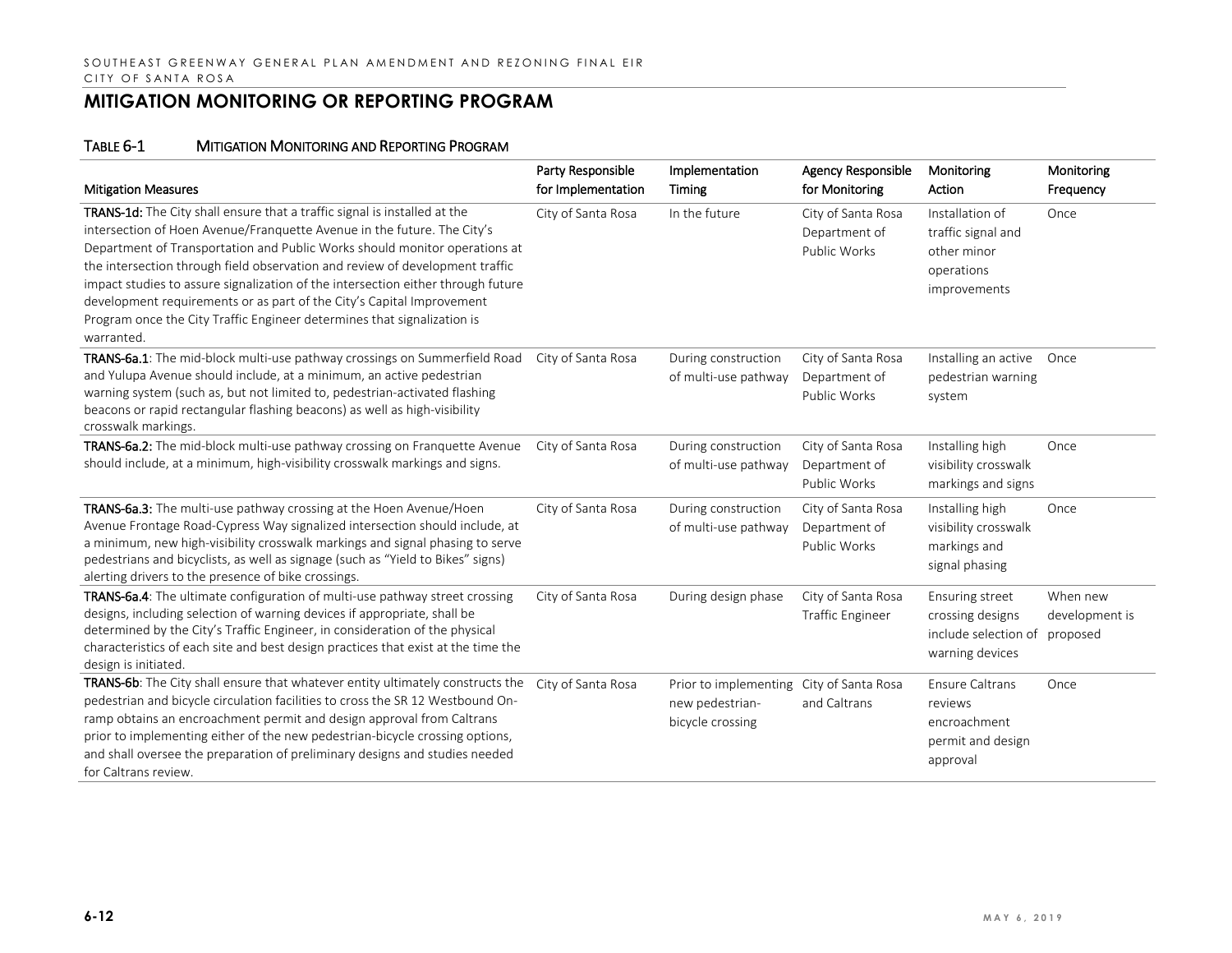| <b>Mitigation Measures</b>                                                                                                                                                                                                                                                                                                                                                                                                                                                                                                                                                                                                                                                                     | Party Responsible<br>for Implementation | Implementation<br>Timing                                            | <b>Agency Responsible</b><br>for Monitoring         | Monitoring<br>Action                             | Monitoring<br>Frequency |
|------------------------------------------------------------------------------------------------------------------------------------------------------------------------------------------------------------------------------------------------------------------------------------------------------------------------------------------------------------------------------------------------------------------------------------------------------------------------------------------------------------------------------------------------------------------------------------------------------------------------------------------------------------------------------------------------|-----------------------------------------|---------------------------------------------------------------------|-----------------------------------------------------|--------------------------------------------------|-------------------------|
| TRANS-6c.1: If an at-grade pedestrian crossing is to be implemented at Hoen<br>Avenue Frontage Road/SR 12 Westbound On-ramp intersection, the<br>intersection would need to be modified to include, at a minimum, the<br>following components:                                                                                                                                                                                                                                                                                                                                                                                                                                                 | City of Santa Rosa                      | If an at-grade<br>pedestrian crossing is<br>to be implemented       | City of Santa Rosa<br>Department of<br>Public Works | Providing of<br>specified<br>components          | Once                    |
| п<br>Signal or pedestrian hybrid beacon with an exclusive phase for<br>pedestrian-bicycle movements                                                                                                                                                                                                                                                                                                                                                                                                                                                                                                                                                                                            |                                         |                                                                     |                                                     |                                                  |                         |
| Horizontal realignment that regulates vehicle speeds to no greater than<br>35 mph at the crossing                                                                                                                                                                                                                                                                                                                                                                                                                                                                                                                                                                                              |                                         |                                                                     |                                                     |                                                  |                         |
| Maintained clear line of sight between drivers and pedestrians/bicyclists<br>on the crossing                                                                                                                                                                                                                                                                                                                                                                                                                                                                                                                                                                                                   |                                         |                                                                     |                                                     |                                                  |                         |
| п<br>Right-turn pocket on westbound Hoen Avenue Frontage Road to provide<br>vehicle queue storage                                                                                                                                                                                                                                                                                                                                                                                                                                                                                                                                                                                              |                                         |                                                                     |                                                     |                                                  |                         |
| TRANS-6c.2: The ultimate configuration of any at-grade pedestrian crossing at<br>the Hoen Avenue Frontage Road/SR 12 Westbound On-ramp intersection shall<br>be evaluated and determined by the City's Traffic Engineer, in collaboration<br>with Caltrans, and in consideration of the physical characteristics the site and<br>best design practices that exist at the time the design is initiated. The City shall<br>ensure an encroachment permit and design approval from Caltrans is obtained<br>prior to implementing the new pedestrian crossing.                                                                                                                                     | City of Santa Rosa                      | If an at-grade<br>pedestrian crossing is<br>to be implemented       | City of Santa Rosa<br>Department of<br>Public Works | Providing of<br>specified<br>components          | Once                    |
| TRANS-6d: Prior to commencement of construction activities, applicants<br>seeking to construct projects within the Southeast Greenway Area shall submit<br>a construction traffic control plan to the City of Santa Rosa for review and<br>approval. The proposed project shall identify the timing and routing of all<br>major construction-related traffic to avoid potential congestion and delays on<br>the local street network. Any temporary road or sidewalk closures shall be<br>identified along with detour plans. If necessary, movement of major<br>construction equipment and materials shall be limited to off-peak hours to<br>avoid conflicts with local traffic circulation. | City of Santa Rosa                      | Prior to<br>commencement of<br>construction activities Public Works | City of Santa Rosa<br>Department of                 | Submit a<br>construction traffic<br>control plan | Once                    |